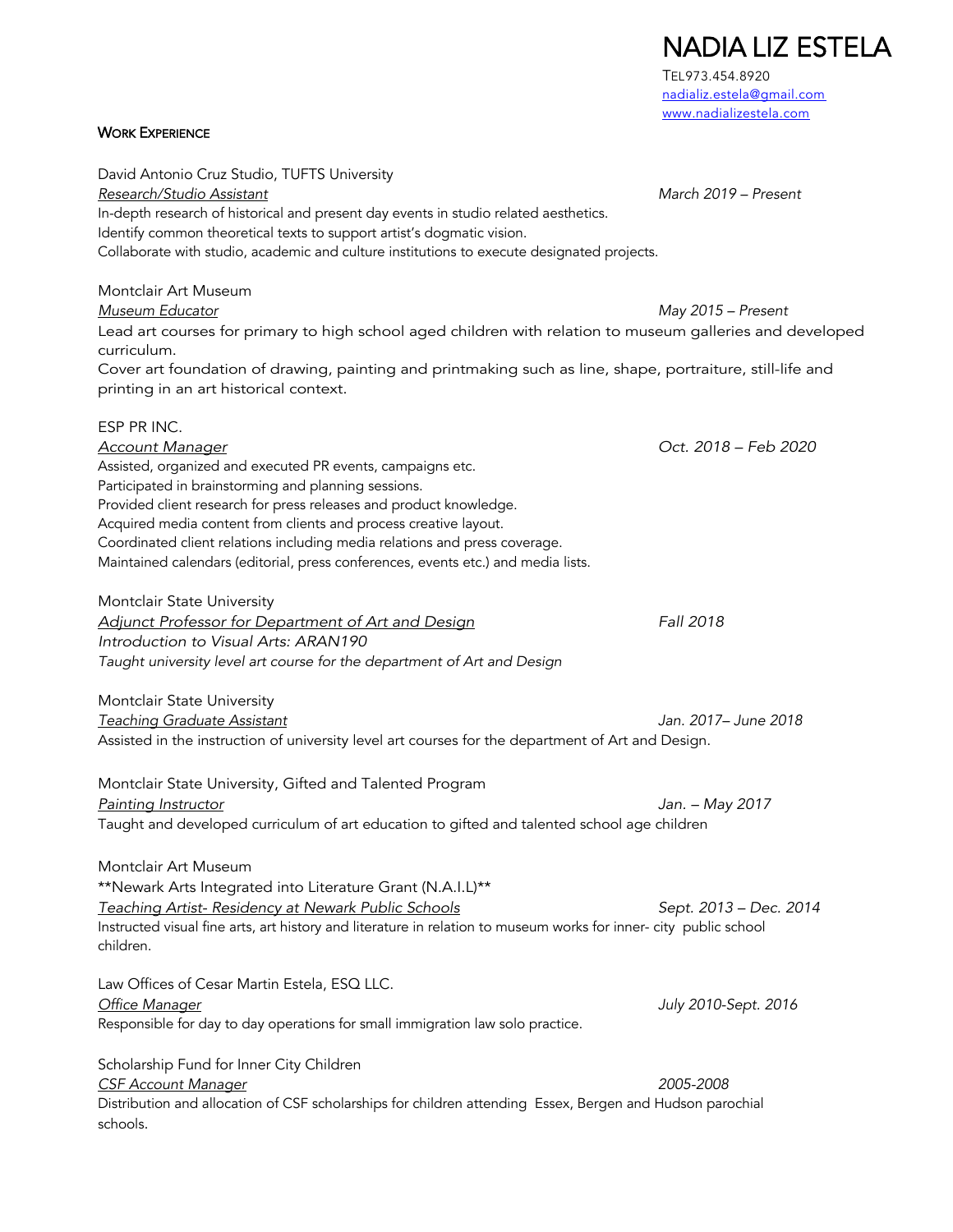NADIA LIZ ESTELA TEL973.454.8920

nadializ.estela@gmail.com www.nadializestela.com

## **EDUCATION**

| Montclair State University<br>Master of Fine Arts<br>Graduate Assistantship Award, Fall 2017                    | May 2018     |
|-----------------------------------------------------------------------------------------------------------------|--------------|
| Parsons, The New School<br>Certificate in Fine Arts Foundation                                                  | May 2016     |
| Rutgers, The State University of New Jersey<br>Bachelor of Arts, Visual Media Arts, International Affairs Minor | January 2006 |

# SPECIALIZED TRAINING

*Scholastic Art Awards,* Montclair Art Museum January 2020, Juror January 2019 *Juror and Moderator* 

*Visual Teaching Strategies Training Feb-Sept 2014*  Montclair Art Museum February 2014 Museum of the American Indian, September 2014 Brooklyn Art Museum, September 2014

## RESIDENCIES AND FELLOWSHIPS

2019 Vermont Studio Center, Painting Residency - Artist Grant Award - Johnson, VT 2013-14 Montclair Art Museum - NAIL Newark Arts Integrated Literature Montclair, NJ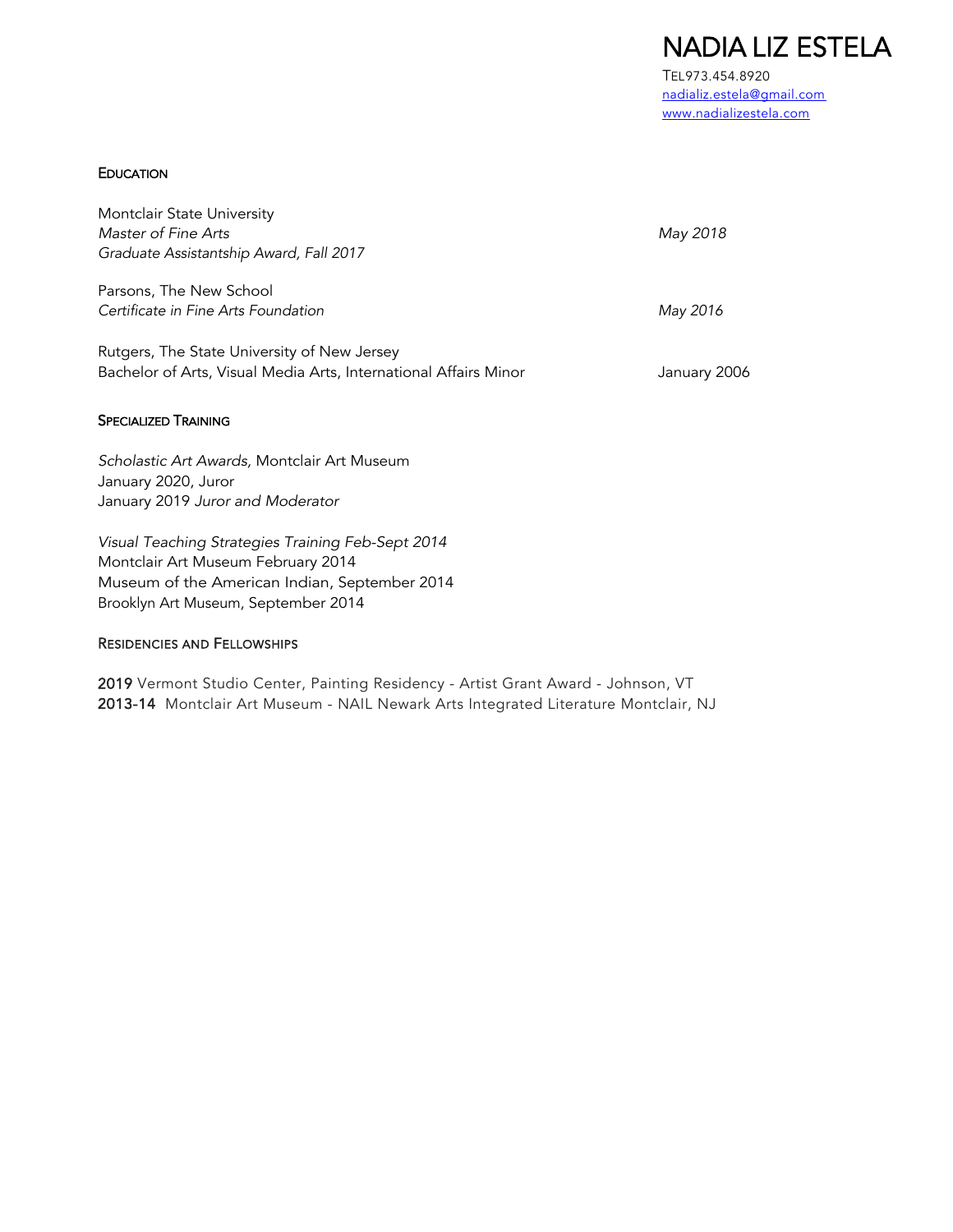

nadializ.estela@gmail.com www.nadializestela.com

#### ARTIST TALKS

*October 2019 –* Yard Concept Reader, Toni Morrison's Source of Self Regard Talk *Reader and Presenter, Gavin Brown Enterprises – New York, NY*

*Summer 2019 - Yard Concept Reading List* https://www.yard-concept.com/reading-list-00

*November 2018* – Mycology, Migration, Meandering: Being Curious with Nadia Estela – P O L Y A R T O L O G Y - Interview with Kevin Kolankowski. https://polyartology.wordpress.com/2018/11/17/mycology-migration-meandering-nadiaestela/

*May 9, 2018* – LaTableRonde (LTR) LTR# 6.4, a roundtable discussion On Social Imagination. Critical Practices Inc., New York, NY

*March 28, 2018 –* NEW AMERICANS: Deborah Guzman Meyer Artist Talk Presenter and Curator, Warren County Community College – Warren, NJ

Feb 8, 2018 – Passages Group Show Gallery Talk Target Gallery, Torpedo Factory Art Center – Richmond, VA

*October 26, 2017 –* In Burchfield Wake: Artist Respond to the Environment Presenter, Montclair Art Museum in collaboration with Montclair State University

*March 29, 2017 –* "WE ARE ALL MIGRANTS" Art Panel Curator and Moderator, Montclair State University – Montclair, NJ

### GROUP EXHIBITION

*2020, Personal Landscapes Exhibition* Untitled (valla/verja), 2019 Montclair Art Museum, MONTCLAIR, NEW JERSEY, NJ

*2020, Cultural Genes: Individual and Tradition in Contemporary Art* DOXA Sculpture Luo Zhongli Art Museum, Sichuan Fine Arts Institute, CHONGQING, SICHUAN, CHINA

*Dec. 2019,* The Latin American Contemporary Fine Art Competition Exhibition Untitled (layered/capas) , 2018 Agora Gallery at White Space, CHELSEA, NEW YORK, NY

*Fall 2020 – Project for Empty Space – Maternal Journal PUBLICATION* Memory letter and Fabric, 2019 PES, Project for Empty Space NEWARK, NEW JERSEY

*September – October 21, 2018 –* Juxtaposed Group Show Vis Insita , 2018 Mixed Media Collage Lex Insita, 2018 Mixed Media Collage Target Gallery, Torpedo Factory Art Center ALEXANDRIA, VA